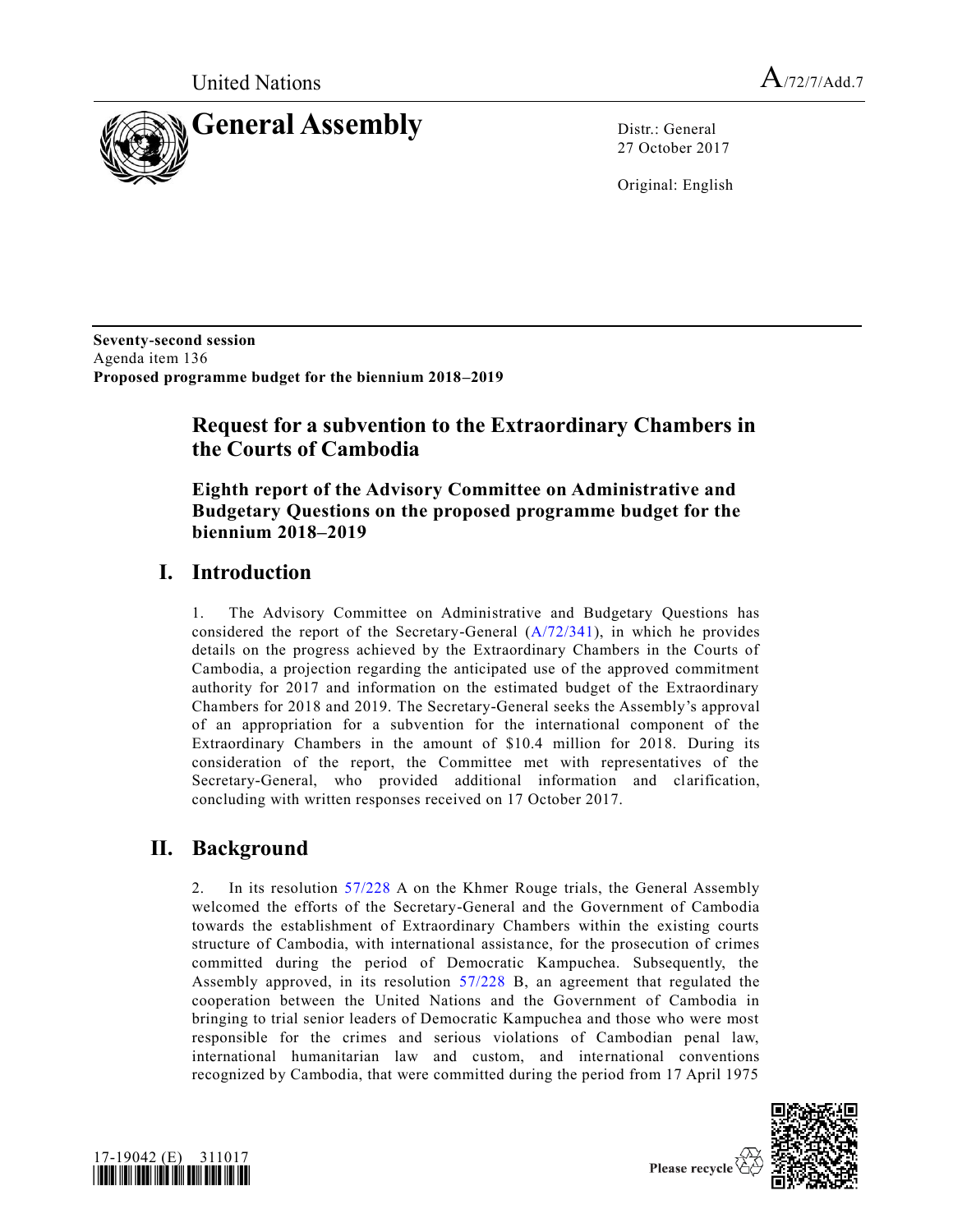to 6 January 1979. In paragraph 3 of the resolution, the Assembly also decided that the expenses of the Extraordinary Chambers would be defrayed by the United Nations in accordance with the relevant provisions of the Agreement and would be borne by voluntary contributions from the international community.

3. In 2005, the Secretary-General reported to the General Assembly that sufficient contributions and pledges had been received to fund the international staff of the Extraordinary Chambers and their operations for a sustained period of time [\(A/60/565,](https://undocs.org/A/60/565) para. 3). The above-mentioned Agreement between the United Nations and the Government of Cambodia thus entered into force on 29 April 2005. Since then, the Secretary-General has issued seven reports on the Khmer Rouge trials, in which he has provided updates on the progress achieved towards establishing and operating the Extraordinary Chambers [\(A/62/304,](https://undocs.org/A/62/304) [A/67/380,](https://undocs.org/A/67/380) [A/68/532,](https://undocs.org/A/68/532) [A/69/536,](https://undocs.org/A/69/536) [A/70/403,](https://undocs.org/A/70/403) [A/71/338](https://undocs.org/A/71/338) and [A/72/341\)](https://undocs.org/A/72/341).

4. The Extraordinary Chambers comprise both national and international components that are separately financed. The Government of Cambodia is responsible for the salaries of the Cambodian judges and local personnel, while the United Nations is responsible for those of the international judges and international personnel, pursuant to articles 15 and 16 of the above-mentioned Agreement.

5. In his report of 2012 on the Khmer Rouge trials, the Secretary-General first alerted Member States to the adverse cash position and the steadily worsening financial position of the Extraordinary Chambers. At that time, he indicated that the international component faced an acute funding shortfall that could jeopardize the future operations of the Chambers [\(A/67/380,](https://undocs.org/A/67/380) para. 66). In 2013, the Secretary-General informed the General Assembly that the national component was experiencing a serious shortfall in pledges for that year, creating a funding crisis of greater severity than that of the international component [\(A/68/532,](https://undocs.org/A/68/532) para. 31).

6. Subsequently, following its consideration of the report of the Secretary-General and the conclusions and recommendations of the Advisory Committee thereon (see [A/68/7/Add.12\)](https://undocs.org/A/68/7/Add.12), the General Assembly, in its resolution [68/247](https://undocs.org/A/RES/68/247) B, authorized the Secretary-General, as an exceptional measure, to enter into commitments in an amount not to exceed \$15.54 million to supplement the voluntary financial resources of the international component for the period from 1 January to 31 December 2014. Those funds, however, were never drawn upon, as voluntary funding eventually covered the international component's obligations during 2014 in full.

7. In his subsequent report on the Khmer Rouge trials [\(A/69/536\)](https://undocs.org/A/69/536), the Secretary-General highlighted the continuing financial challenges facing both the international and national components of the Extraordinary Chambers and requested the approval of a subvention of up to \$28,983,200 (comprising \$23,954,400 for the international component and \$5,028,800 for the national component) for the period from 1 January to 31 December 2015. By its resolution [69/274](https://undocs.org/A/RES/69/274) A, the General Assembly endorsed the recommendations contained in the report of the Advisory Committee [\(A/69/652\)](https://undocs.org/A/69/652) and authorized the Secretary-General, as an exceptional measure, to enter into commitments in an amount not to exceed \$12.1 million to supplement the voluntary financial resources of the international component of the Extraordinary Chambers for the period from 1 January to 31 December 2015.

8. In his report of 2015 [\(A/70/403\)](https://undocs.org/A/70/403), the Secretary-General requested the General Assembly to appropriate a subvention of \$25,151,300 for the period from 1 January to 31 December 2016. In its resolution [70/248](https://undocs.org/A/RES/70/248) A, the General Assembly endorsed the recommendations contained in the report of the Advisory Committee [\(A/70/7/Add.20\)](https://undocs.org/A/70/7/Add.20) and authorized the Secretary-General, again as an exceptional measure, to enter into commitments in an amount not to exceed \$12.1 million for the period from 1 January to 31 December 2016.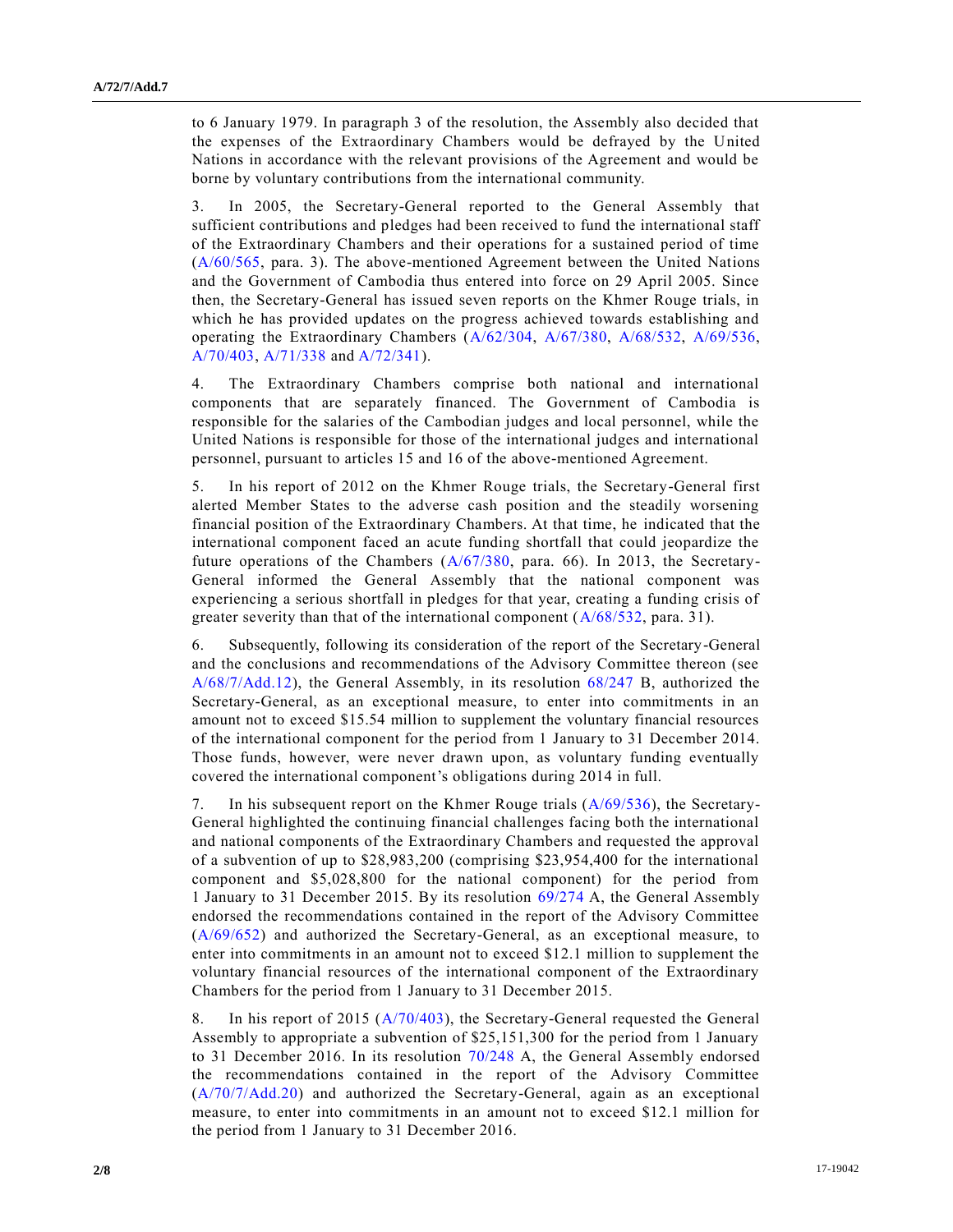9. In his 2016 report [\(A/71/338\)](https://undocs.org/A/71/338), the Secretary-General requested the approval of a subvention of up to \$16.2 million for the year 2017. By its resolution [71/272,](https://undocs.org/A/RES/71/272) the General Assembly endorsed the recommendation contained in the report of the Advisory Committee [\(A/71/550\)](https://undocs.org/A/71/550) and authorized the Secretary-General, as an exceptional measure, to enter into commitments in an amount not to exceed \$11 million to supplement the voluntary financial resources of the international component of the Extraordinary Chambers for the period from 1 January to 31 December 2017.

# **III. Case progress and management**

### **Completion plan**

10. Periodic reports of the Secretary-General have contained details concerning the progress of cases before the Extraordinary Chambers.<sup>1</sup> Information on the progress made in the case files during the most recent reporting period is provided in sections I and II of the most recent report of the Secretary-General [\(A/72/341\)](https://undocs.org/A/72/341). The report indicates that case 002 against Nuon Chea and Khieu Samphan, has been severed into two cases: case 002/1 (crimes against humanity) and case 002/2 (genocide and other crimes). In case 002/1, the Trial Chamber pronounced its judgment on 7 August 2014. The accused were sentenced to life imprisonment; both have appealed the convictions. In November 2016, the Supreme Court Chamber delivered the judgment on appeals, confirming the charges and upholding the sentence of life imprisonment. In case 002/2, the trial commenced with opening statements on 17 October 2014, and evidentiary hearings commenced on 8 January 2015. The trial judgment is anticipated in the second quarter of 2018 [\(A/72/341,](https://undocs.org/A/72/341) paras. 3 and 9–12). With regard to case 003, the conclusion of the judicial investigation against Meas Muth was notified to the parties by the international co-investigating judge in January 2017. The report also indicates that case 004 has been severed into three cases, one for each of the charged persons: Im Chaem, Ao An and Yim Tith. In February 2017, the co-investigating judges issued a joint dispositive closing order dismissing the case against Im Chaem. Subsequently, a notice of appeal against the dismissal was filed. The judicial investigations for the other two cases were concluded in December 2016 and June 2017, respectively (ibid., paras. 4 and 13-19).

11. Pursuant to the request of the General Assembly in its resolution [68/247](https://undocs.org/A/RES/68/247) B for a case completion strategy along with a clear road map, the Extraordinary Chambers submitted a completion plan that details the remaining work to be completed in the proceedings of which they are currently seized. The Secretary-General indicates that, on the basis of current projections, the earliest anticipated completion of judicial proceedings in case 002 will be in the second quarter of 2018, with the delivery of a trial judgment in case 002/02, absent any appeal. The timing of the final conclusion of judicial proceedings in case 002/02 will depend on the filing of any appeal. The current projections estimate that notices of appeal and appeals against the trial judgment, if any, will be filed in the third quarter of 2018, with the judgment on these potential appeals delivered in the first quarter of 2020, bringing case 002 to a close.

12. **The Advisory Committee stresses the need to take all necessary measures to expedite case completion, including for more effective planning to meet the completion milestones, while fully respecting the judicial process (see also [A/71/550,](https://undocs.org/A/71/550) para. 10). The Committee notes the progress made in the current** 

**\_\_\_\_\_\_\_\_\_\_\_\_\_\_\_\_\_\_**

1

Se[e A/58/617,](https://undocs.org/A/58/617) [A/59/432](https://undocs.org/A/59/432) and Add.1[, A/60/565,](https://undocs.org/A/60/565) [A/62/304,](https://undocs.org/A/62/304) [A/67/380,](https://undocs.org/A/67/380) [A/68/532,](https://undocs.org/A/68/532) [A/70/403](https://undocs.org/A/70/403) and [A/71/338.](https://undocs.org/A/71/338)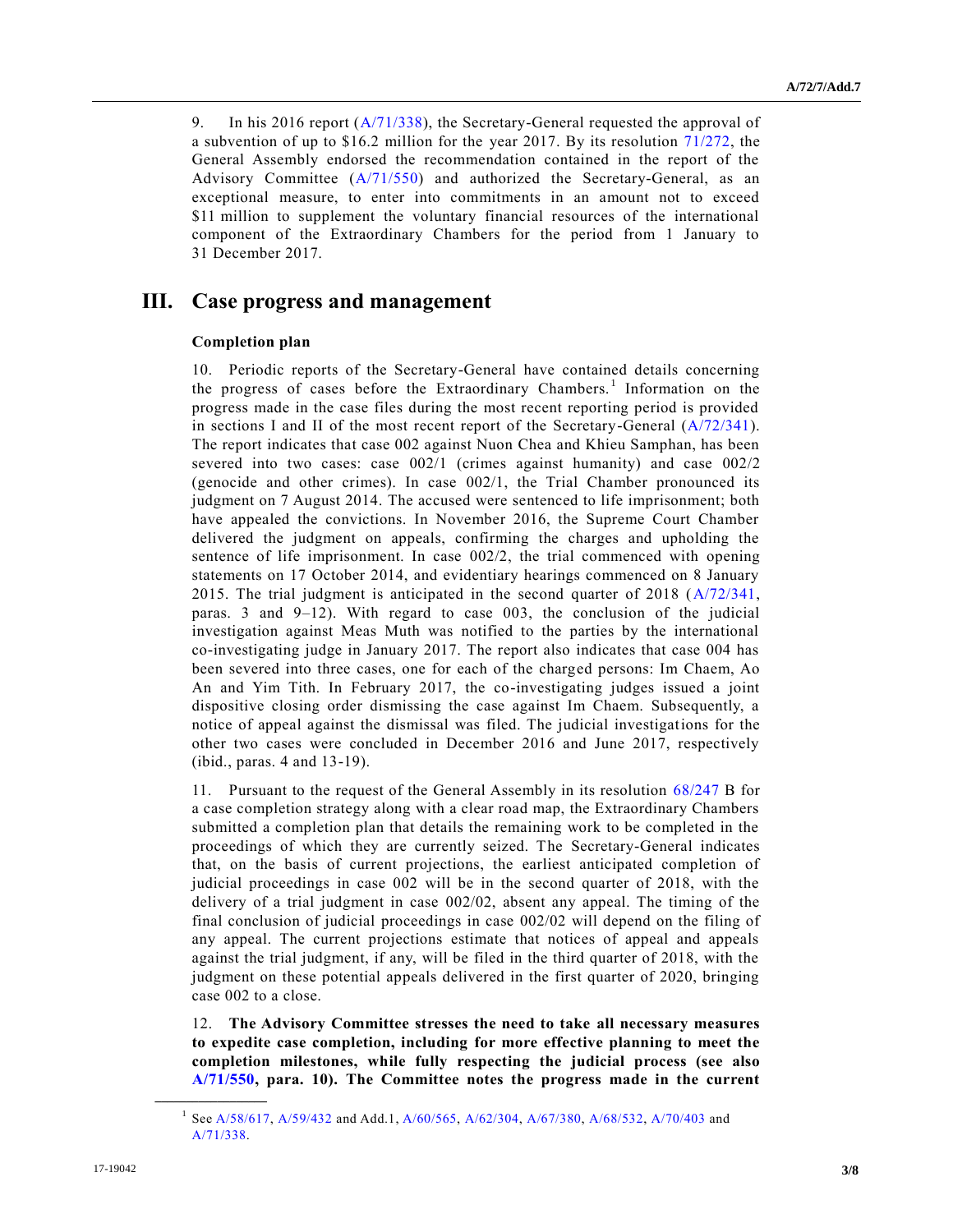**judicial proceedings and stresses again the importance of the regular updates to the comprehensive completion plan. Once again, the Committee notes that the revised plan now foresees judicial activity for several years beyond the current financial period and notes with concern the potential financial implications of the timeline.**

#### **Court management**

13. In addition, the report of the Secretary-General states that in May 2017 the co-investigating judges indicated their intention to request a permanent stay on judicial proceedings in cases 003, 004 and 004/02 owing to their deep concerns about the Court's funding situation. They subsequently decided to defer the decision on a stay. Upon enquiry, the Advisory Committee was informed that, pursuant to rule 73 of the internal rules of Extraordinary Chambers, the decision of the co-investigating judges to permanently stay the proceedings may be subject to appeal to the Pre-Trial Chamber. **The Committee notes that, pursuant to paragraphs 9 and 10 of the terms and conditions of service for the judges of the Extraordinary Chambers, provided to it upon request, international judges are subject to the authority of the Secretary-General in respect of all matters of a non-judicial nature arising in connection with or related to their service.**

14. With respect to the level of the honorariums and emoluments received by the international judges of the Extraordinary Chambers who are subject to the Regulations Governing the status, Basic Rights and Duties of Officials other than Secretariat Officials and Experts on Mission, the Advisory Committee was informed, upon enquiry, that, as indicated in paragraph 20 of their terms and conditions of service, the amount of the net remuneration paid to the judges was equal to the gross (rather than net) salary of a staff member at the D-2 level, including a post adjustment component applicable to Cambodia.

15. Upon enquiry, the Committee was informed by the Executive Secretary of the International Civil Service Commission that the common system operated in reverse fashion to the outside taxpaying world. Outside of the common system, salaries were set in gross terms and taxes were deducted from gross salaries. In the common system, net pay was the starting point and staff assessment was added to net salaries. Moreover, although it was recorded in payment slips as part of gross salary, staff assessment was not provided to staff as payment, but rather was a budgeting tool. It was the net salary (plus the applicable post adjustment) that was received by staff members as their take-home pay.

16. The response further indicates that United Nations salaries are set in net terms — in reference to after-tax salaries in the comparator civil service — because the officials of the Organization are exempt from national income taxation by virtue of the Convention on the Privileges and Immunities of the United Nations (sect. 18 (b)). Where staff do have to pay national taxes (e.g. when a Member State has not ratified the Convention or did so with a reservation with regard to section 18 (b), their tax payments are reimbursed to them by the Organization. The purpose of staff assessment is to generate budgetary resources for such reimbursements through the Tax Equalization Fund. Staff assessment is not a factor in salary comparisons or margin calculations. Accordingly, while it is an important budgetary tool that ensures pay equity among staff of different nationalities, staff assessment is irrelevant to the decisions of the General Assembly relating to setting and adjusting pay. The sub-accounts of Member States in the Tax Equalization Fund are set based on their rates of budget contributions while reimbursement payments depend on the tax regime of the State concerned and the tax deductions that staff may individually take advantage of, as well as on the number of nationals of that State in the Organization. The Committee was further informed that the United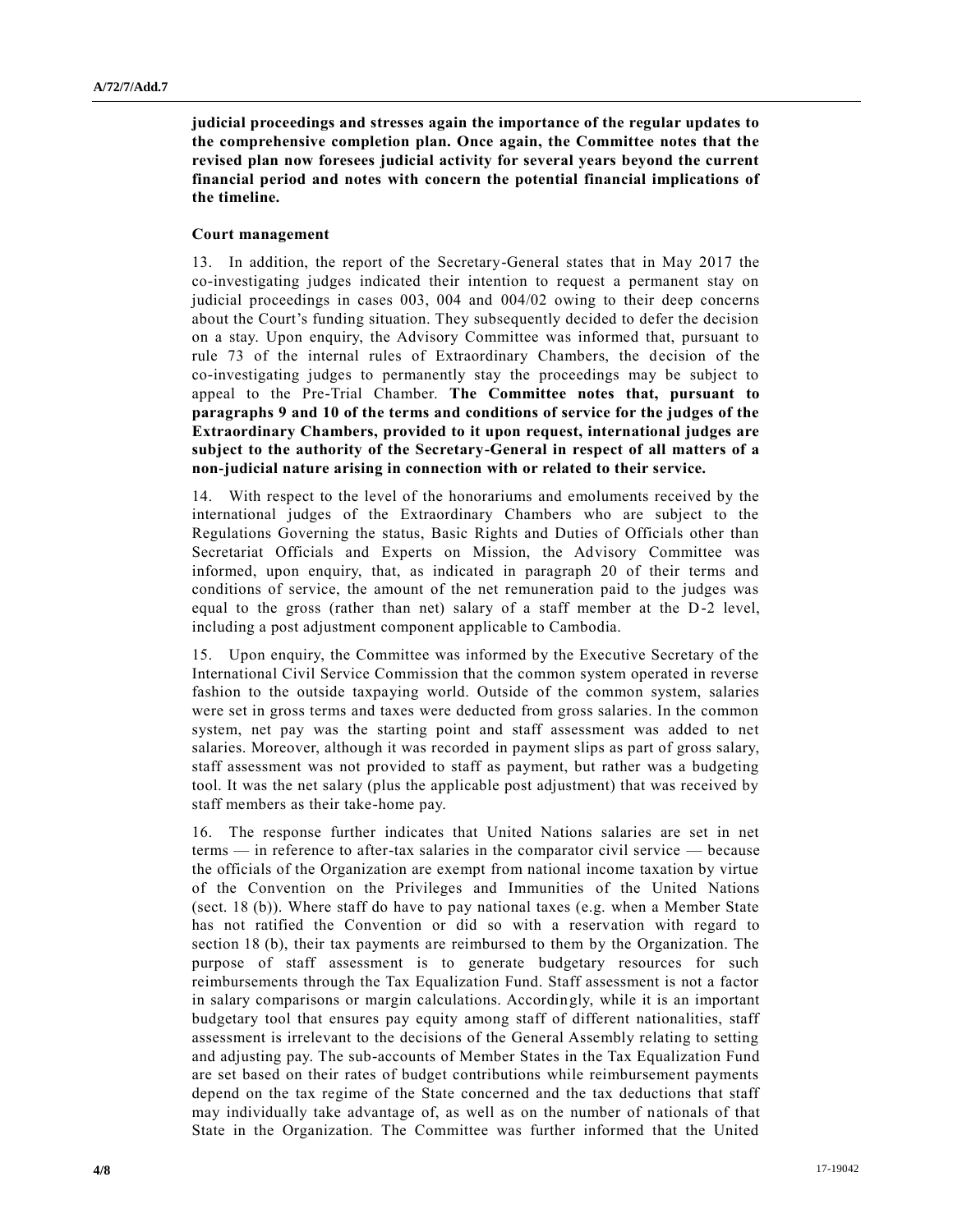Nations secretariat had initiated, in early 2017, a review of the terms and conditions of the international judges, which was still ongoing.

17. **The Advisory Committee recommends that the General Assembly request the Secretary-General to discontinue as soon as possible the current practice of providing the international judges with a net remuneration in the amount of a gross remuneration.**

### **IV. Current financial position**

### **International component**

18. The Secretary-General indicates that, despite the combined efforts of the principal donors group, the Secretariat and the Special Expert, voluntary contributions for the international component continue to decline, falling from \$17.6 million in 2015 to \$13.1 million in 2016 and dropping to about \$10.7 million in pledges and contributions for 2017 [\(A/72/341,](https://undocs.org/A/72/341) para. 28).

19. The Secretary-General also indicates that the group of interested States approved a revised budget amounting to \$23.76 million (for 2017) for the international component. As at 30 June 2017, voluntary contributions of \$2.34 million had been received for the international component for 2017, which, together with the drawdown of an amount of \$9.97 million from the commitment authority, covered the expenditures for the first six months of 2017. To meet the operational cash flow requirements of the international component in the latter six months of 2017, a further drawdown on the commitment authority and additional voluntary contributions of \$8.35 million are expected [\(A/72/341,](https://undocs.org/A/72/341) para. 32).

20. The Secretary-General further indicates that, taking into account this situation, cost-saving measures have been put in place to achieve cost avoidance of at least \$2 million for the international component through the freezing of recruitment against vacant posts unless absolutely necessary; cost avoidance and curtailing measures in areas such as travel, operating expenses and contractual services; and the discontinuation of contracts of standby counsel, which are no longer required based on the assessment of the Trial Chamber [\(A/72/341,](https://undocs.org/A/72/341) para. 33). Upon enquiry, the Advisory Committee was informed that, as at 25 September 2017, 22 posts were vacant, including 10 posts subject to a recruitment freeze. Four of the frozen posts are proposed to be abolished in 2018. Of the remaining six frozen posts, two posts in the Supreme Court Chamber are expected to be filled at the beginning of the appeal in case 002/02. The recruitment for the Legal Officer post in the Defence Support Section, as well as three posts in the Office of Administration, would be activated only when absolutely necessary. **While welcoming the cost-saving measures taken by the Extraordinary Chambers, the Advisory Committee considers that the posts that are not required for the completion of the Extraordinary Chambers mandate should be abolished.**

### **National component**

21. The Secretary-General indicates in his report that, in the first years of operation, the national component was funded largely by voluntary contributions, covering 80 per cent of the budget, with the remainder paid by the Government of Cambodia, which also provides in-kind contributions of buildings, facilities and local services. The contribution of the Government has increased significantly over the years and, since 2015, has covered over 60 per cent of the national component's requirements. The Secretary-General also indicates that, as at 30 June 2017, voluntary contributions and pledges of \$5.84 million had been received for 2017.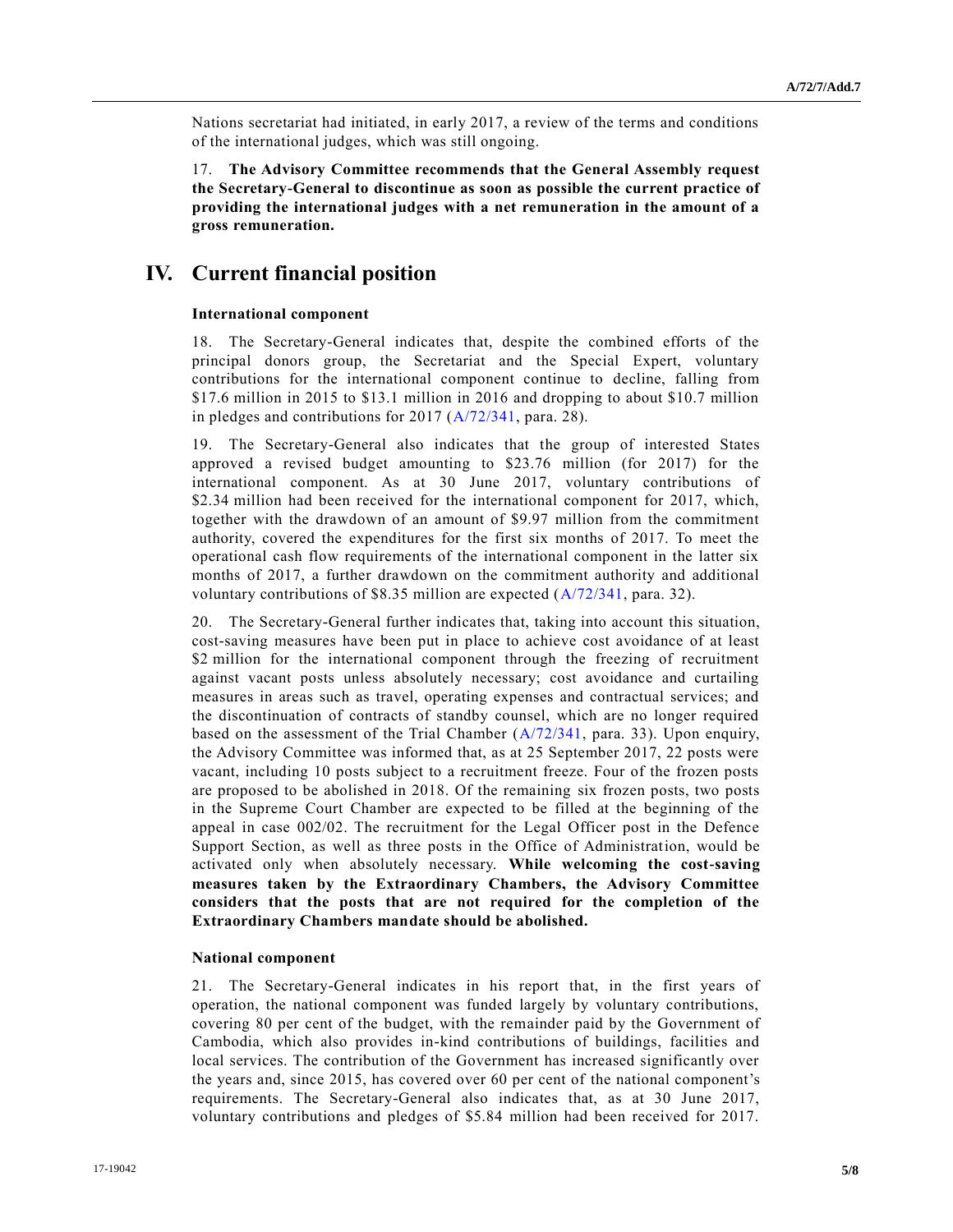Nevertheless, the shortfall of \$536,700 had not been secured at the time of issuance of his report.

22. **The Advisory Committee notes the commitments made by the Government of Cambodia to meeting the terms of its Agreement with the United Nations. The Committee trusts that the Secretary-General will continue to actively engage with the relevant authorities of the Government to ensure that the obligations arising from the terms of the Agreement are met.**

## **V. Resource requirements and request for a subvention to the Extraordinary Chambers in the Courts of Cambodia**

23. For 2018, the proposed resource requirements for the international component amount to \$18,932,500, representing a decrease of \$4,830,500 (or 20.3 per cent) compared with the revised budget for 2017. The resource requirements would provide for the continuation of 131 posts  $(12 \text{ D-2}, 1 \text{ D-1}, 6 \text{ P-5}, 12 \text{ P-4}, 30 \text{ P-3},$ 4 P-2, 13 Field Service, 11 National Professional Officer and 42 General Service), representing a reduction of 27 posts, and for non-post resources. As required by the General Assembly in its resolution [69/274](https://undocs.org/A/RES/69/274) A, a full justification is provided for the resource requirements without prejudice to the voluntary nature of the current funding arrangements.

24. In terms of financing sought in 2018, the Secretary-General is seeking the approval of the General Assembly of an appropriation for a subvention for the international component of the Extraordinary Chambers in the amount of \$10,418,800, which when combined with expected contributions amounting to \$8,513,700 would provide the necessary funding for the full 2018 budget in the amount of \$18,932,500 (see [A/72/341,](https://undocs.org/A/72/341) paras. 28 and 38).

25. The Secretary-General indicates in his report that he will continue intensive fundraising efforts. The requested subvention would allow the Chambers to remain operational, however, pending the receipt of the additional voluntary contributions necessary for operations throughout the year. The Secretary-General proposes that the subvention be available to be drawn upon should the extrabudgetary funds on hand be insufficient to meet the international component's staff salaries and operational costs [\(A/72/341,](https://undocs.org/A/72/341) para. 38).

26. The shortfall in pledges for the international component in August 2017 amounts to \$10.41 million for 2016 and \$13.07 million for 2017 [\(A/72/341,](https://undocs.org/A/72/341) annex, table A.3.1). Information on the financial status of both the international and national components of the Extraordinary Chambers is contained in the annex to the report of the Secretary-General.

27. **In view of the persistent funding challenges faced by the Extraordinary Chambers, the Advisory Committee trusts that the intensified fundraising efforts of the Secretary-General will yield results, including by broadening the donor base for the Chambers, so that their work can be brought to a successful conclusion.**

### **Other staff costs**

28. According to the supplementary information provided to the Advisory Committee, an amount of \$890,700 would provide for the creation of 34 general temporary assistance positions (27 in the international component and 7 in the national component) to service possible trial proceedings for cases 003 and 004 in 2018. The proposed positions would include 15 legal and administrative staff in the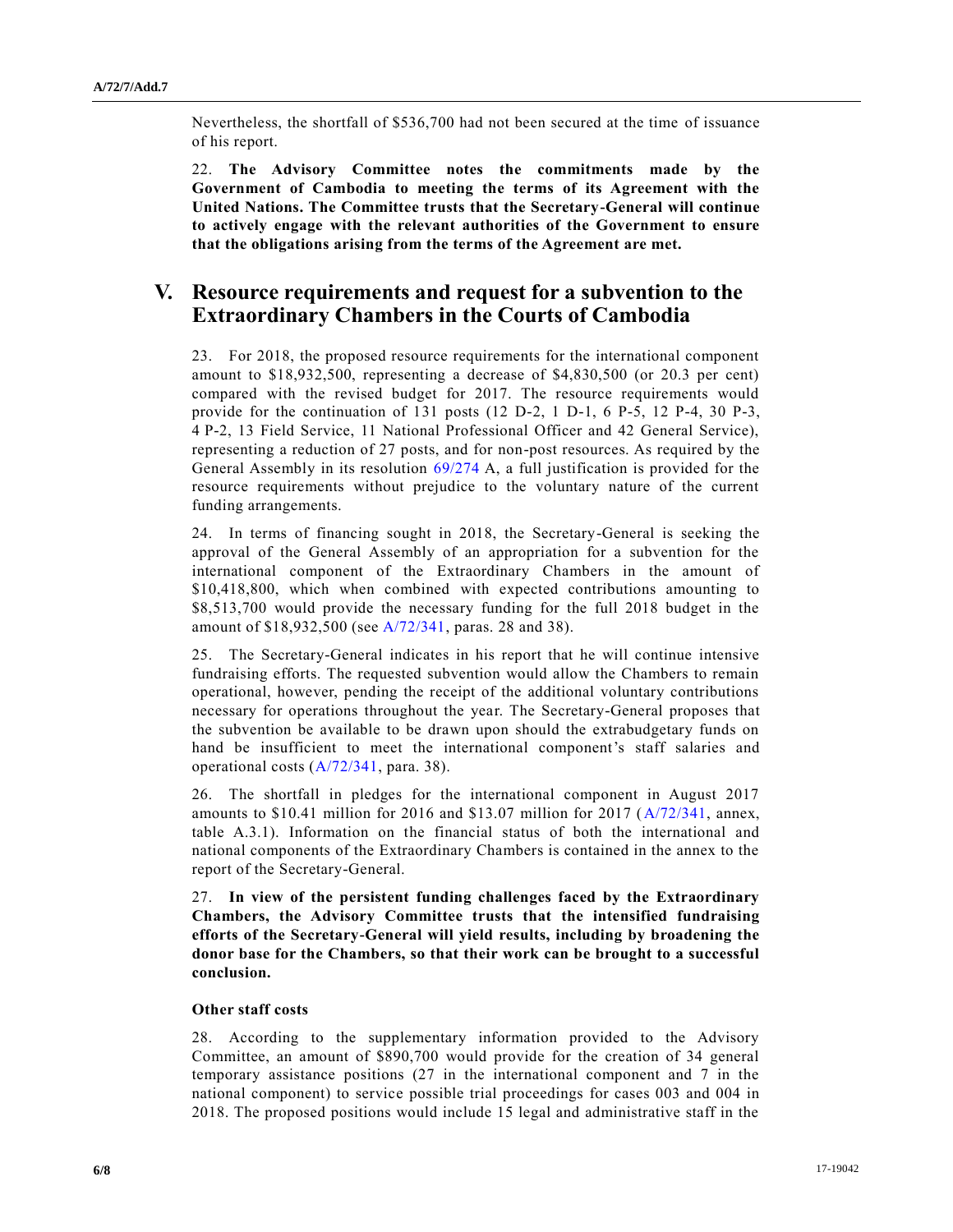trial chambers, 10 interpreters, 5 transcribers and 1 Public Information Officer for durations varying from two to eight months.

29. **The Advisory Committee encourages the Extraordinary Chambers to exercise restraint and to use external contractors and consultants judiciously without prejudice to the requisite caseload requirements for translation, transcription and interpretation. The Committee expects that the Chambers will undertake all efforts to exercise budgetary discipline and identify operational efficiencies in this regard.**

### **Defence support section**

30. The supplementary information also indicates that a requirement of \$3,263,000 for 2018–2019 would provide for the legal assistance teams for the two accused persons in case 002/02, one accused person in case 003, one accused person in case 004 and one accused person in case 004/02. For each accused, the legal assistance scheme provides a team of one international and one national co -lawyer, supported by legal consultants and a case manager. Upon enquiry, the Advisory Committee was provided with information on the standardized costs for defence counsels showing that in 2018 an amount of \$460,317 would be allocated to cover the fees of the legal assistance for each of the two defendants in case 002/02, while an amount of \$564,375 would provide for the legal assistance for each of the three defendants in cases 003, 004 and 004/02, respectively. **The Advisory Committee is of the view that the resources provided for the legal assistance of each of the defendants should be the same and should be adjusted to the level provided in case 002/02, which is an annual amount of \$460,317 per defendant.**

### **Furniture and equipment**

31. An amount of \$253,800 is proposed under furniture and equipment in 2018. The supplementary information indicates that the requirement (totalling \$401,200 for the biennium 2018–2019) would provide for software licences, replacement of computer equipment, backup solutions for Extraordinary Chambers data and upgrade of firewall software, videoconference equipment, and security and access control equipment. **The Advisory Committee notes that the requirement for furniture and equipment amounted to \$210,400 in 2017. Considering that the staff complement of the Extraordinary Chambers would be reduced by 27 posts from 2017 to 2018, the Committee is of the view that the requirement for furniture and equipment in 2018 should be adjusted to the level of 2017.**

# **VI. Conclusions and recommendations**

32. The Advisory Committee notes that, from 2005 to 2013, the Extraordinary Chambers were fully funded through voluntary contributions. As indicated in paragraph 6 above, in 2014 the General Assembly, in its resolution [68/247](https://undocs.org/A/RES/68/247) B, authorized the Secretary-General, as an exceptional measure, to enter into commitments in an amount not to exceed \$15.54 million to supplement the voluntary financial resources of the international component. Those funds were never drawn upon, however, given that voluntary funding eventually covered in full the obligations of the international component during 2014. For 2015 and 2016, the Assembly authorized commitments in an amount not to exceed \$12.1 million for each of those two years. The Secretary-General indicates that the shortfalls for 2015 (\$10,678,400) and 2016 (\$10,407,700) were covered by the respective subventions. For 2017, the Assembly authorized commitments in an amount not to exceed \$11 million while the shortfall is estimated at \$13,074,300 [\(A/72/341,](https://undocs.org/A/72/341) annex, tables A.1 and A.2).